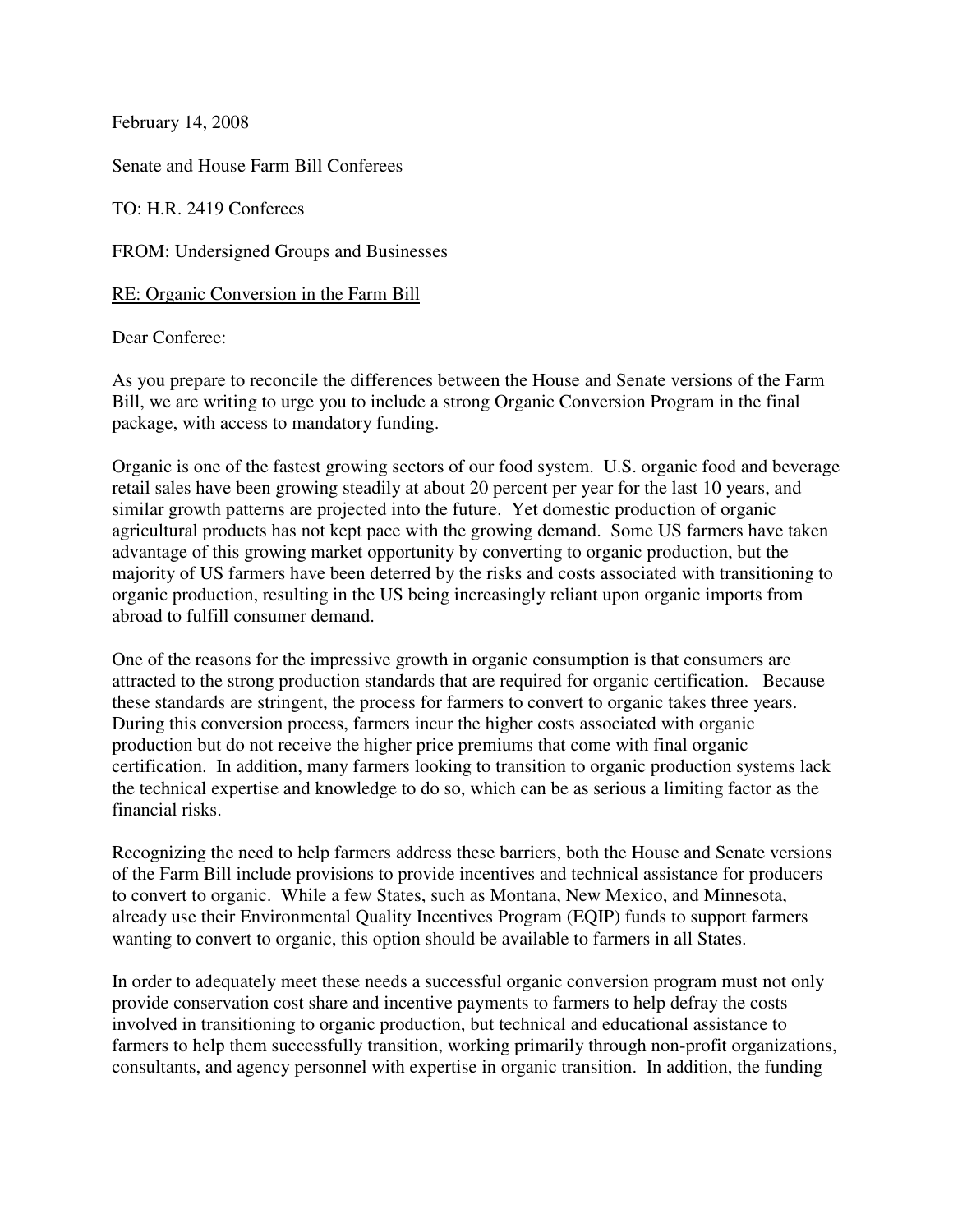source for the program must be reliable and consistent, and not subject to the uncertainties of the annual appropriations process.

Therefore, we are writing to support:

1) the inclusion of the Organic Conversion Program within the umbrella of the larger Environmental Quality Incentives Program (EQIP), as specified in the Senate version of the Farm Bill, with additional language to clarify that the program be made available in to farmers in all states; and,

2) the use of a per-operation payment limit of \$20,000 per year; and,

3) the inclusion of strong technical assistance language, as specified in the House version, combined with the special organic technical assistance language in the Senate bill, to assure that adequate resources are devoted to helping farmers gain access to the technical assistance necessary to make the shift in their production practices, including clear language to give qualified non-profit organizations, institutions, consultants and third-party providers a substantial role in assisting USDA with this vital task.

Thank you for your strong consideration of these concerns and recommendations.

Sincerely,

Agriculture and Land-Based Training Association Beyond Pesticides California Coalition for Food and Farming Center for Food Safety Center for Rural Affairs The Cornucopia Institute Dakota Rural Action Equal Exchange Food and Water Watch Georgia Organics Kansas Rural Center Maine Organic Farmers and Gardeners Association Midwest Organic and Sustainable Education Services The Minnesota Project Missouri Organic Association National Catholic Rural Life Conference National Center for Appropriate Technology (NCAT) National Cooperative Grocers Association National Organic Coalition Nature's International Certification Services Northeast Organic Dairy Producers Alliance Northeast Organic Farming Association Interstate Policy Council Northeast Organic Farming Association of Connecticut